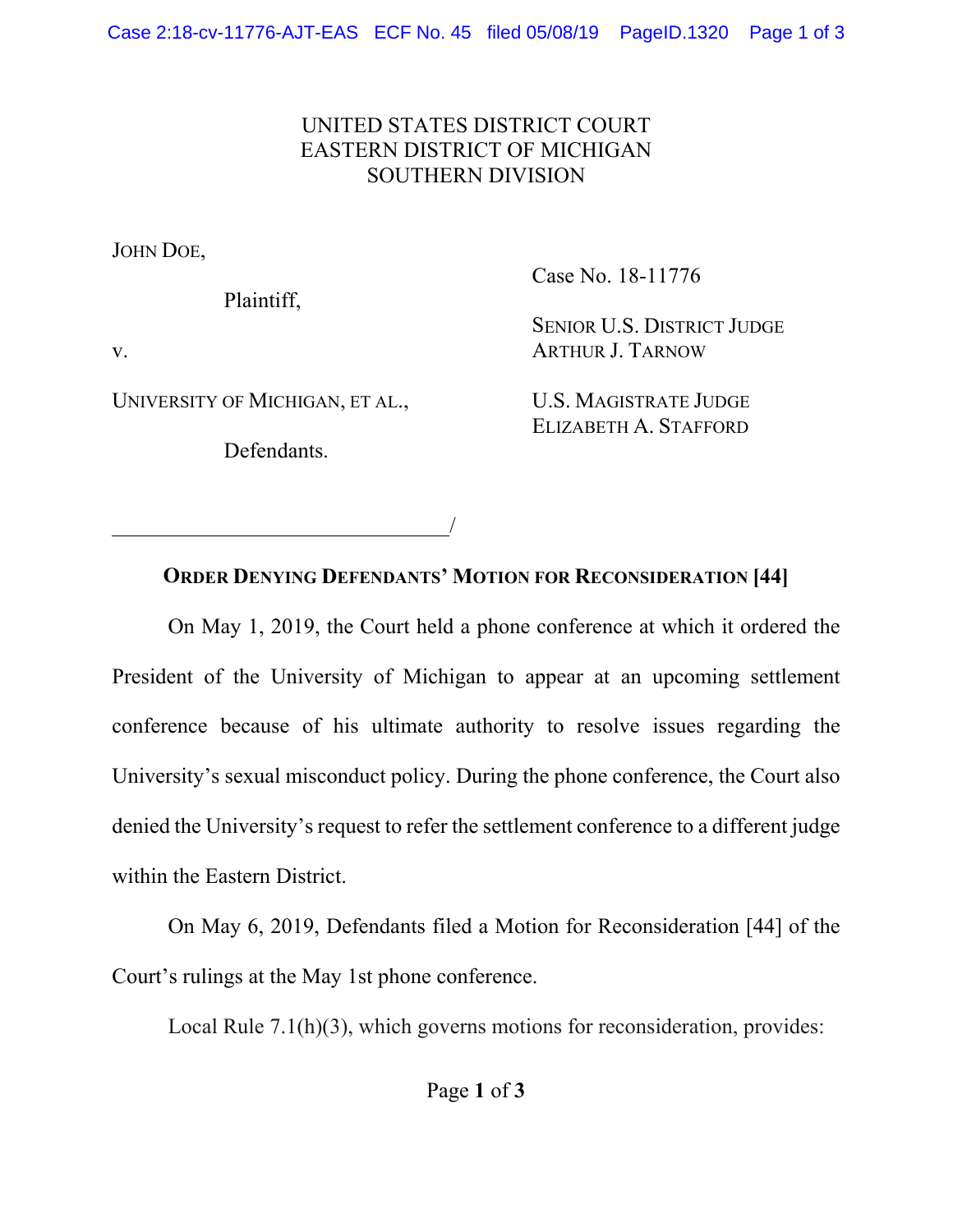Generally, and without restricting the court's discretion, the court will not grant motions for rehearing or reconsideration that merely present the same issues ruled upon by the court, either expressly or by reasonable implication. The movant must not only demonstrate a palpable defect by which the court and the parties and other persons entitled to be heard on the motion have been misled but also show that correcting the defect will result in a different disposition of the case.

"[T]he decision to grant the motion is within the court's discretion." *In re* 

*Greektown Holdings, LLC*, 728 F.3d 567, 574 (6th Cir. 2013).

Because Defendants have neither demonstrated a palpable defect by which the

Court has been misled nor shown that correcting the defect will result in a different

disposition of this case,

 **IT IS ORDERED** that Defendants' Motion for Reconsideration [44] is

## **DENIED**.

 $\overline{a}$ 

**IT IS FURTHER ORDERED** that the President of the University of

Michigan appear for a settlement conference on **Tuesday, June 11th at 11:00 AM**. 1

<sup>&</sup>lt;sup>1</sup> The Court previously provided the University with three possible dates for the settlement conference, all of which were rejected because of the President's unavailability. The Court expects that the President will make himself available for the upcoming settlement conference scheduled for June 11, 2019. If, however, there is a compelling reason as to why the President is unable to appear on that date, the Court would entertain a motion to reschedule the conference for June 12th or 13th.